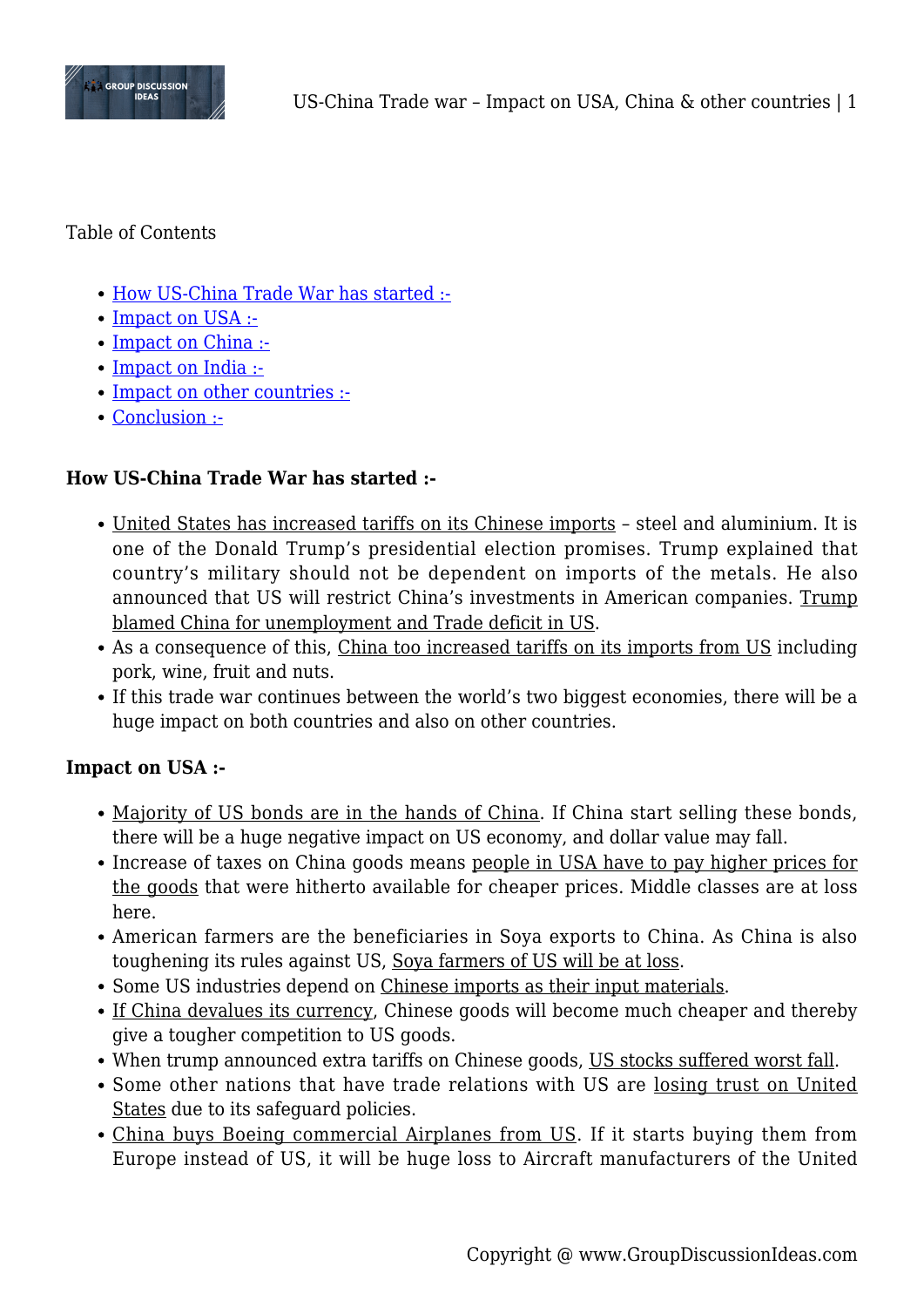

States.

- China may impose more restrictions on US companies that are in China.
- If China increases restrictions on American goods, there will be more job losses in US.

# **Impact on China :-**

- US is one of the biggest importers of Chinese goods.
- Several countries including Japan, South Korea suffered patent and trademark violations by China. China has a rule that foreign companies that operates in China must share their technology with Chinese companies. And then Chinese companies are violating patents and manufacturing the similar products for cheaper prices. US is highlighting this issue these days. Many more countries may join this fight and thereby China may face pressure from WTO.

# **Impact on India :-**

- If inflation and interest rates rise in US because of trade war, investors may invest in US instead of developing countries like India.
- Stock market volatility and fluctuations may cause increase of gold rate. As Indians are obsessed with gold, it will impact our economy significantly.

## **Impact on other countries :-**

- Not all imports from China are Chinese goods. Several countries assemble their products in China because China offers several incentives and also it has cheap labour. So, the restrictions on Chinese imports will impact economies of these countries.
- Asian stock markets faced many fluctuations due to this trade war. In many Asian countries stock markets fell.
- Trade war between two biggest economies of the world is not at all good for International economy.

## **Conclusion :-**

Instead of increasing tariffs on Chinese goods, US would have gone for bilateral meetings with China to address its issues or it would have asked for the intervention of World Trade Organization (WTO). No one will be the winner in this trade war. As US may lose more, it needs to do something to settle this issue here. Trade war has just begun. Let's hope it may not intensify.